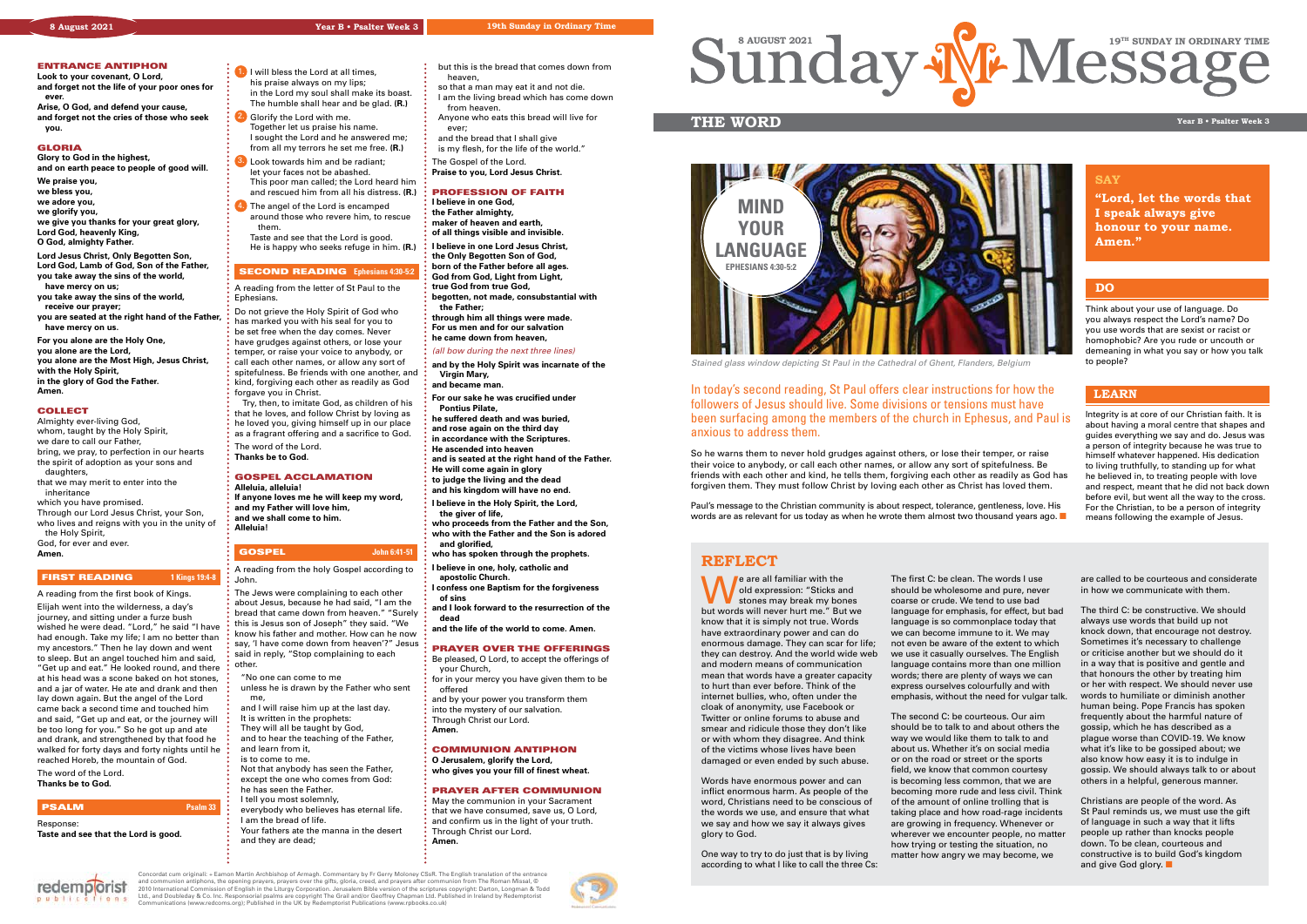# **PARISH OF OUR LADY IMMACULATE**

Seamoor Road, Westbourne BH4 9AE

Roman Catholic Diocese of Portsmouth. Registered charity 246871

### **NEWSLETTER 8 th August, 2021 Nineteenth Sunday of the Year (B)**

| Website:              | www.catholicwestbourne.org |                                      |
|-----------------------|----------------------------|--------------------------------------|
| Parish Office:        | Tel:                       | 01202 760640 (all enquiries)         |
|                       | email:                     | oliadmin@portsmouthdiocese.org.uk    |
| Parish Priest:        | Fr Andrew Moore:           | andrewmoore@portsmouthdiocese.org.uk |
| Safeguarding Officer: | Matthew French:            | mail@matthewfrench.net               |
|                       |                            |                                      |

MASS TIMES: Sunday 9.30 a.m. & 11.00 a.m. - currently by advanced reservation only but FULLY BOOKED to the end of August.

Weekdays (Tuesday – Friday) 10.00 a.m. – no need to book

Confessions: On request.

Fr Leslie Adams, currently Parish Priest at Havant, will be the new Parish Priest here at Our Lady Immaculate from early September following the retirement of Fr Andrew.

Because of the nature of our building and other practical considerations, we will be continuing with Covid precautions, namely:

> • attendance at Sunday mass by advanced booking only - FULLY BOOKED to the end of August.

(no reservation needed for weekday mass)

- social distancing within the church
- the wearing of masks

Whilst things are generally opening up and many people are feeling more confident, that is not true for everyone. Our arrangements hopefully provide a safe environment for those who might not feel so confident. The situation will be kept under review depending on how things develop locally and nationally and, hopefully, a gradual and safe relaxation may be possible in the not too distant future. The Sunday masses are heavily subscribed but there is plenty of capacity at weekday masses. Please be advised that the Sunday obligation remains suspended and so, for some, it might be beneficial to attend during the week.

# **Liturgical Calendar**

To request mass intentions, please email or phone the Parish Office or leave an envelope at the church.

| Sunday 8 <sup>th</sup> August | Nineteenth Sunday of the Year (B)  | People of the Parish (11.00) |
|-------------------------------|------------------------------------|------------------------------|
| Monday 9 <sup>th</sup>        | St Teresa Benedicta of the Cross   |                              |
| Tuesday 10 <sup>th</sup>      | St Laurence                        |                              |
| Wednesday 11 <sup>th</sup>    | St Clare                           |                              |
| Thursday 12 <sup>th</sup>     | of the day (19 <sup>th</sup> week) |                              |
| Friday 13 <sup>th</sup>       | of the day (19 <sup>th</sup> week) |                              |
| Saturday 14th                 | St Maximilian Kolbe                |                              |
| Sunday 15 <sup>th</sup>       | The Assumption of Our Lady         | People of the Parish         |